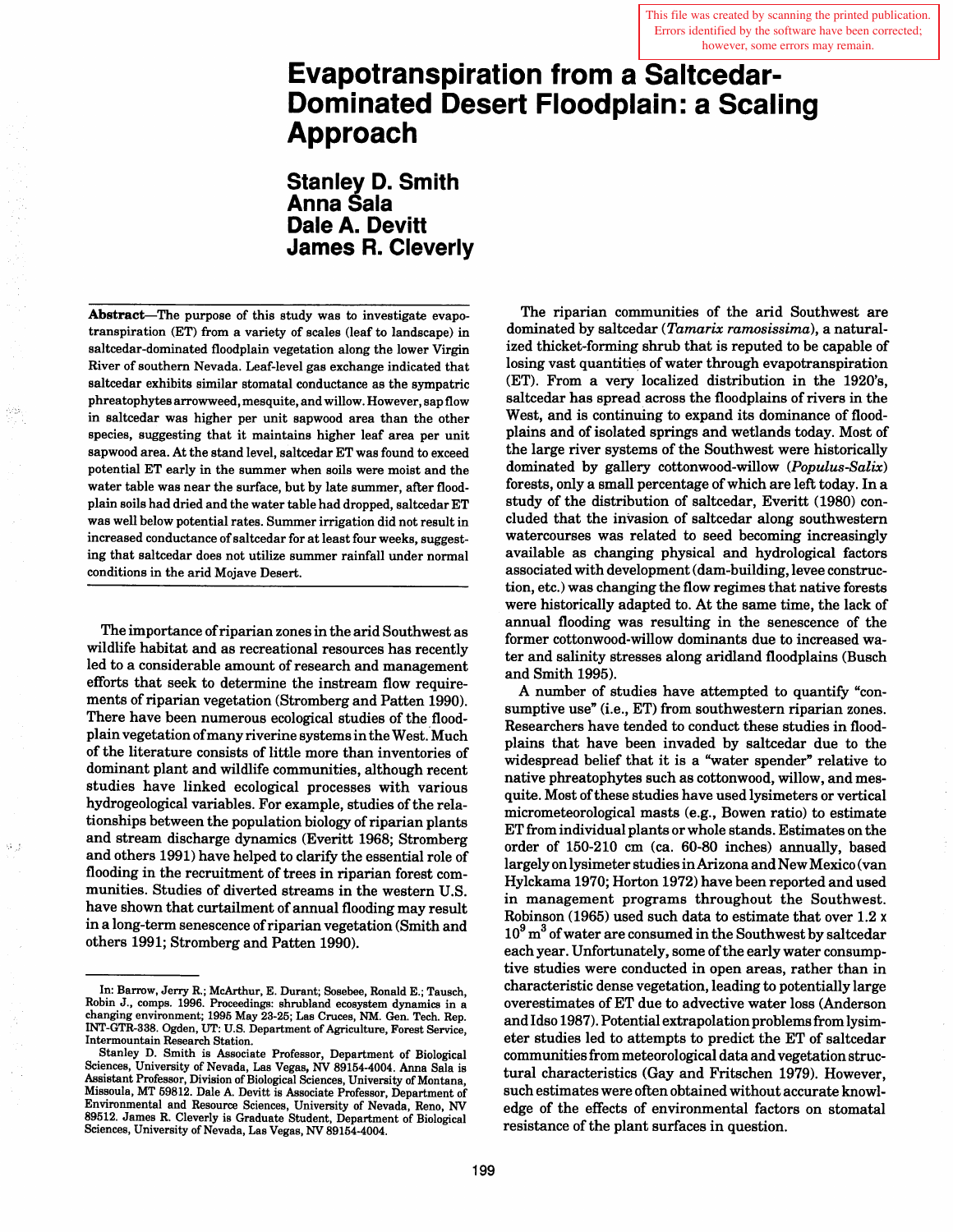Other investigators have attempted to predict stand ET based on transpiration measurements of individual leaf surfaces, but these estimates are criticized due to the inherent problem of "scaling up" from individual leaves to the entire canopy (McNaughton and Jarvis 1991). However, these latter studies do not support the characterization of saltcedar as a profligate water spender, relative to other floodplain phreatophytes, at least at the level of the individual leaf (Anderson 1982; Busch and Smith 1995). Therefore, high ET rates of saltcedar stands must be more related to the maintenance of very high leaf area index (LAI; leaf area per unit ground area) during the growing season, although LAI estimates have yet to be made in southwestern riparian vegetation.

In this study, we examined evapotranspiration from saltcedar stands using multiple scales (leaf to watershed) at two study sites along the lower Virgin River floodplain in southern Nevada. We examined water flux estimates of saltcedar and co-occurring native phreatophytes using conventional gas exchange techniques and sap flow analysis, and we also examined stand-level ET in saltcedar-dominated vegetation with sap flow and Bowen ratio techniques. We hypothesized (1) saltcedar would have comparable water loss rates as co-occurring phreatophytes at the leaf/branch levels, (2) stand density would influence stomatal conductance in saltcedar, but (3) saltcedar stands would exhibit very high ET rates due to the maintenance of high LAI.

## **Study** Sites \_\_\_\_\_\_\_\_ \_

Two sites were established within the lower Virgin River floodplain in southern Nevada prior to the river entering Lake Mead. These sites were (1) the Halfway Wash site, near the location where Half-Way Wash enters the Virgin River  $(36° 40' N, 114° 20' W)$  and  $(2)$  the Duck Club site, located along the lower watershed (36° 35' N, 114° 20' W). Both sites occur at an elevation of ca. 380 m. These sites were selected because they are representative of the overall geomorphology and vegetation structure of the Virgin River floodplain. For example, the upstream Halfway Wash site was characterized by a relatively open, recently burned successional floodplain community with a mixture of saltcedar, arrowweed *(Pluchea sericea),* screwbean mesquite *(Prosopis pubescens),*  and other shrubs, with a fairly dense groundcover of saltgrass *(Distichlis spicata)* in the open spaces between thickets. In contrast, the downstream Duck Club site was characterized by a dense thicket of tall saltcedar vegetation (up to 7 m tall) with essentially no subordinate woody species or herbaceous groundcover present.

# **Methods**

#### **Stand Structure**

At each site, density of rooted woody stems was measured in fifteen 20  $m^2$  (2 x 10 m) plots distributed in a systematic random fashion along three parallel transects placed perpendicular to the river channel. In each plot, all rooted woody stems larger than 5 mm diameter were measuredjust above ground level with calipers. At the Halfway Wash site  $($ floodplain width = 750 m $)$ , average stem densities of arrowweed and saltcedar were  $23,500$  and  $23,000$  stems  $ha^{-1}$ ,

respectively, with willow and mesquite each having stem densities below  $1,000$  stems ha<sup>-1</sup>. At the Duck Club site (floodplain width  $= 1,200$  m), average rooted stem density of saltcedar plants was ca.  $65,000$  stems ha<sup>-1</sup>, or over 6 stems per  $m^{-2}$  ground surface area.

At each study site, four  $20 \text{ m}^2$  circular plots were laid out in four cardinal directions from each of three permanent masts used to set up instrumentation. The center of each plot was 10 m from the central mast location. Stem diameter of all woody species present in the plot (with a stem diameter greater than 5 mm were measured at a height of 0.2 m from the ground surface. Total leaf area of saltcedar in each plot was then estimated from stem diameter-leaf area relationships obtained by destructive sampling of individual stems used to measure sap flow. Leaf-area Index (LAI) was then calculated by dividing total leaf area by the plot area.

### **Gas Exchange**

During several days in the summer of 1994, comparative gas exchange was measured on saltcedar, arrowweed, screwbean mesquite, and coyote willow *(Salix exigua)* on a twoyear-old sandbar near the bank of the Virgin River (Halfway Wash site). All plants were young thickets or tree saplings. Commencing near dawn and continuing until early afternoon, photosynthetic gas exchange was measured for terminal shoots using aLI-COR 6200 portable photosynthesis system (Li-Cor, Inc., Lincoln, NE). After obtaining a steadystate measurement of photosynthesis and leaf conductance, the shoot was detached and its water potential was determined immediately using a pressure chamber (Soil Moisture Equip. Corp., Santa Barbara, CA). The shoot was then placed in a sealed bag and stored on ice for transport back to the laboratory where the leaf area of each sample was determined with a leaf area meter (Decagon Devices, Pullman, WA).

### **Sap Flow**

Sap flow (transpirational flux) was estimated in the four study species, and in different densities of saltcedar stands, in both 1993 and 1994 using the stem heat balance method (Baker and van Bavel 1987). Devitt and others (1993) successfully applied the sap flow method in woody ornamental trees under a similar climate. The sap flow system consisted of a DNX10 data logger (Dynamax Inc., Houston, TX) attached to three 8-channel multiplexers, which were mounted on three permanent posts set up at 50 m intervals from the river channel edge into the floodplain. Groups of eight sap flow gauges (Dynagage, Dynamax Inc.) were connected at each multiplexer and operated at constant power.

Global shortwave radiation, air temperature, relative humidity, wind velocity and rainfall were measured simultaneously with sap flow during each measurement period with a Campbell Scientific Weather Station (Campbell Scientific, Logan, UT). At each study site, weather sensors were mounted on a 5 m mast located in an open area. Weather and gauge outputs were measured every minute and stored every 30 minutes in a Campbell SM716 storage module. Potential evapotranspiration was estimated from standard hourly weather data using the Penman-Monteith equation, as modified by van Bavel (1966).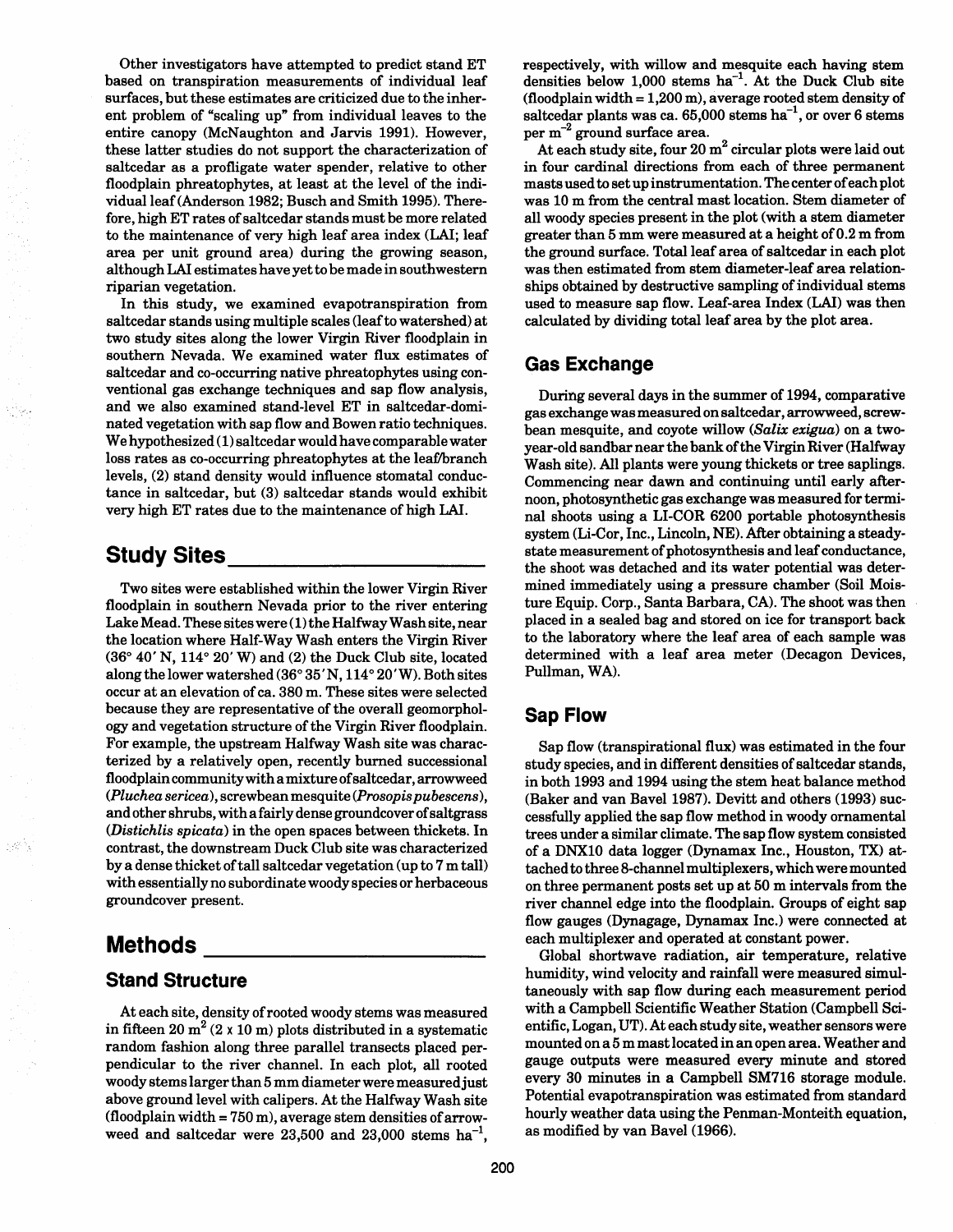Sap flow was calculated according to gauge output signals, gauge characteristics, and stem diameter. Stem diameters ranged from 10 to 40 mm to accommodate intra- and interspecific variability. Whenever possible gauges were installed on main stems at a distance greater than 0.3 m from the ground. Gauges were covered with insulating foam and several layers of aluminum foil to avoid direct insolation and naturally induced temperature gradients (Gutierrez and others 1995; Shackel and others 1992). The sheath thermal conductance  $(K_{sh};$  see Baker and van Bavel 1987) was determined from the average minimum apparent values calculated at night when transpiration was assumed to be near zero (this was later confirmed by severing the branch above the stemflow gauge at the end of the run, thus forcing flow to zero).

#### **Bowen Ratio**

Evapotranspiration can be estimated via an energy balance which takes into account the vapor pressure and temperature gradient above a soil-plant system. However, in the field, it is often difficult to measure the transfer coefficient, h, which is a function of wind velocity, surface roughness, and height. Furthermore, this coefficient cannot be directly measured but must be inferred from a transfer model. One alternative method to get around the difficulty of measuring this coefficient is called the Bowen Ratio. The Bowen Ratio makes the assumption that the ratio of H (sensible heat flux away from the surface) to LE (latent heat flux away from the surface) is the same at a height above the surface as it is at the surface. This ratio can be expressed by the equation:

$$
B = V * (T_2 - T_1)/(e_2 - e_1)
$$

where T (temperature) and e (vapor pressure) are measured at two heights above the vegetated surface and V is the psychrometric constant. ET then becomes:

$$
LE = (R_n - G)/(1 + B)
$$

where  $R_n$  is the net radiation at the surface and G is the conductive soil heat flux away from the surface. When carefully measured and properly averaged, this method has been shown to yield good estimates of ET under a variety of circumstances (Tanner 1968).

A ca. 13 m (40') Bowen Ratio mast was placed near the center of the floodplain at the Duck Club site, assuring that there was at least 100 m of "fetch" in uniform vegetation (i.e., dense saltcedar vegetation) in all directions. Mast arms were placed at 1 m and 3 m above the canopy to measure temperature and vapor pressure at two heights above the canopy.

Potential evapotranspiration  $(ET_0)$  was estimated with the Penman combination equation:

$$
ET_o = W * R_n + (1 - W) * f(u) * (e_a - e_d)
$$

where  $W$  is a temperature related weighting factor,  $f(u)$  is a wind related function, and  $(e_a-e_d)$  is the difference between saturation vapor pressure at air temperature and the mean actual vapor pressure of the air. Meteorological data (solar radiation, wind run, maximum and minimum temperature, maximum and minimum relative humidity, and rainfall) were collected with an automated weather station (Campbell Scientific) at a central location on the site.  $ET_0$  estimates

were then used to assess environmental demand and to determine the extent to which plant water status was directly coupled to changes in environmental demand.

The response of saltcedar thickets to summer rainfall was assessed by irrigating six thickets at  $100\%$  of  $ET<sub>o</sub>$  and six at 50% of ET<sub>0</sub>. Plants were watered weekly from during June and July. The amount of water applied to each group of plants (water was applied by hand with buckets in bermed depressions around each thicket) was based on the  $ET<sub>o</sub>$ predicted from the previous weeks weather data (see previous equation). Plants were instrumented with sap flow gauges and were monitored one day per week for stomatal conductance and plant water potential, as described previously.

# **Results and Discussion**

Gas exchange of saltcedar, arrowweed, mesquite and willow was investigated on June 9, 1994, at the Halfway Wash site. Environmental conditions during that time were indicative of early in the growing season on the Virgin River floodplain. Due to below average flows in late spring, water tables were starting to seasonally decline (but were still less than 1 m) and soils were dry at the surface but still moist in the subsurface. Air temperatures were very warm  $(>42^{\circ}C)$ and relative humidity was low  $\langle$  ( $10\%$ ) around midday. Comparative results (table 1) showed that saltcedar maintained the lowest daily plant water potentials whereas willow maintained the highest water potentials. Willow had significantly higher stomatal conductance  $(g_s)$  than saltcedar or mesquite, and arrowweed had the lowest conductance.  $CO<sub>2</sub>$  assimilation rate (A) was highest in mesquite, intermediate in willow and saltcedar, and lowest in arrowweed. Finally, the slope of the  $A:g_8$  relationship (A as the dependent variable), which is an indication of intrinsic water use efficiency, was highest in mesquite and saltcedar (table 1). In other words, per unit decrease in conductance as the day progressed, carbon dioxide assimilation decreased more slowly in mesquite and saltcedar than in arrowweed and willow.

Comparative gas exchange of these four species on the same site in August 1994 provided similar results. Some of these gas exchange results obtained from plants in the Virgin River floodplain support previous findings for saltcedar. Anderson (1982) found saltcedar stomata to be extremely sensitive to changes in light intensity, but they were less sensitive to changes in humidity. Busch and Smith (1995) found saltcedar to exhibit midday declines in stomatal conductance during the hot summer months, but these declines were often less pronounced than were midday declines in conductance of sympatric cottonwood and willow trees. Busch and Smith (1995) also found saltcedar to operate at lower plant water potentials and to exhibit higher water use efficiency than did cottonwood and willow along the lower Colorado River, in agreement with our findings from the Virgin River.

Rates of sap flow in the four species during the same time period that gas exchange was measured (June 8-13, 1994) showed that saltcedar maintained significantly higher daily accumulated sap flow per unit sapwood area than did the other three species (fig. 1). Averaged over the six day period, saltcedar exhibited a 1.9-fold higher sapflow rate than did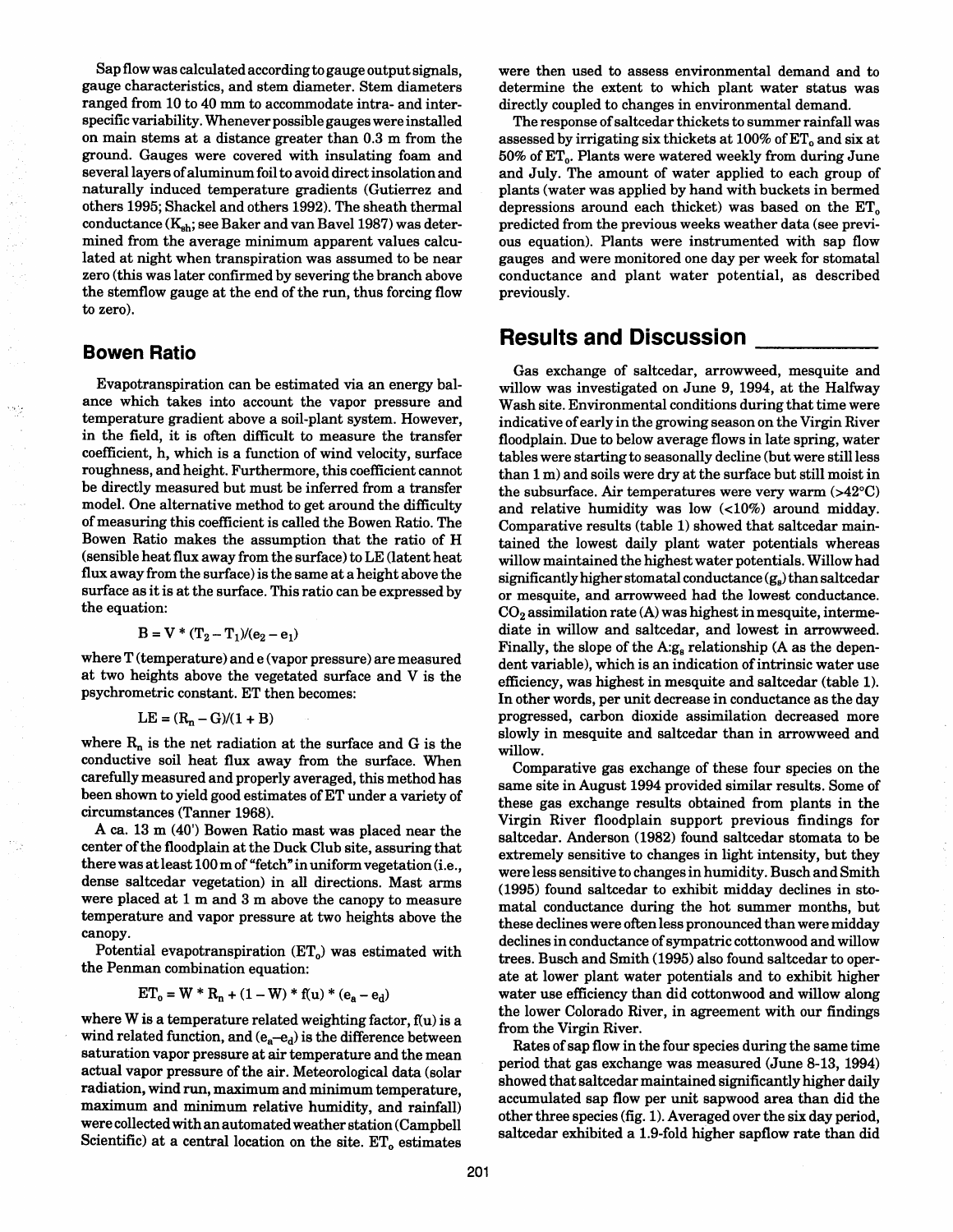Table 1--Mean daily values of plant water potential (Plant WP), stomatal conductance  $(g<sub>2</sub>)$ , CO<sub>2</sub> assimilation (A) and the slope of the CO<sub>2</sub> assimilation:conductance relationship (A:g) for four species of floodplain phreatophytes. Forthe two regression relationships, the slope is based on the latter variable in each case being the independent variable and the first listed variable being the dependent variable. Data were taken from a whole, sunny day (June 9, 1994) at the Halfway Wash site on the lower Virgin River, Nevada. Data points in the same row that are followed by different letters are significantly different at  $p = 0.05$  (one-way ANOVA).

| Parameter (unit)                                                                                                                     | <b>Species</b>   |                  |                 |               |  |
|--------------------------------------------------------------------------------------------------------------------------------------|------------------|------------------|-----------------|---------------|--|
|                                                                                                                                      | <b>Saltcedar</b> | <b>Arrowweed</b> | <b>Mesquite</b> | <b>Willow</b> |  |
|                                                                                                                                      | $-2.20a$         | $-1.66b$         | $-1.78b$        | $-0.98c$      |  |
| Plant WP (MPa)<br>g <sub>s</sub> (mol m <sup>-2</sup> s <sup>-1</sup> )<br>A (mmol CO <sub>2</sub> m <sup>-2</sup> s <sup>-1</sup> ) | 0.340a           | 0.198b           | 0.354a          | 0.550c        |  |
|                                                                                                                                      | 8.4a             | 4.3b             | 12.1c           | 14.7c         |  |
| A:g slope                                                                                                                            | 26.5             | 18.5             | 30.6            | 15.3          |  |



Figure 1-Normalized daily accumulated sap flow in saltcedar from June 8 to June 13, 1994, at the Halfway Wash site, lower Virgin River, Nevada. Symbols represent saltcedar (closed triangles), coyote willow (open circles), screwbean mesquite (closed circles), and arrowweed (closed triangles). Vertical bars represent one standard error.

willow, 2.4-fold higher than mesquite, and 2.5-fold higher than arrowweed. Interestingly, saltcedar does not exhibit higher sap flow per unit leaf area than do arrowweed, mesquite, or willow (Sala and others 1996), which must indicate that saltcedar maintains greater leaf area per unit sapwood area than do the other species.

Observations from the Virgin River suggest that saltcedar exhibits a curvilinear increase in leaf area as stems age (data not shown), and so for mature thickets saltcedar may be able to maintain very high leaf area. Our estimates of LAI (leaf area index) for mature saltcedar on the lower Virgin River is between 3.0 and 4.0 for most mature stands (Sala and others 1996). Under those LAI's, Sala and others (1996) used sap

flow data to calculate that actual evapotranspiration (ET) from mature saltcedar stands can exceed predicted potential evapotranspiration  $(ET_0)$ , at least when conditions are favorable for high ET rates (i.e., moist soils and/or high water tables).

Given these results, we were interested in determining what may regulate ET under natural conditions. Results from a number of sap flow runs during the 1993 growing season indicated that daily accumulated flow in individual saltcedar plants was linearly related to leaf area of that plant (fig. 2) under conditions when subsurface water was not limiting (1993 was a high flow year). This relationship does not preclude the fact that ET of saltcedar stands may decline as the floodplain environment seasonally desiccates, but does indicate a strong influence of total leaf area on ET rates under mesic conditions. Therefore, environmental



Figure 2-Daily accumulated sap flow as a function of total leaf area in saltcedar at two sites (Duck Club = OW; Halfway Wash = HW) over nine days from June 21 to October 11, 1993.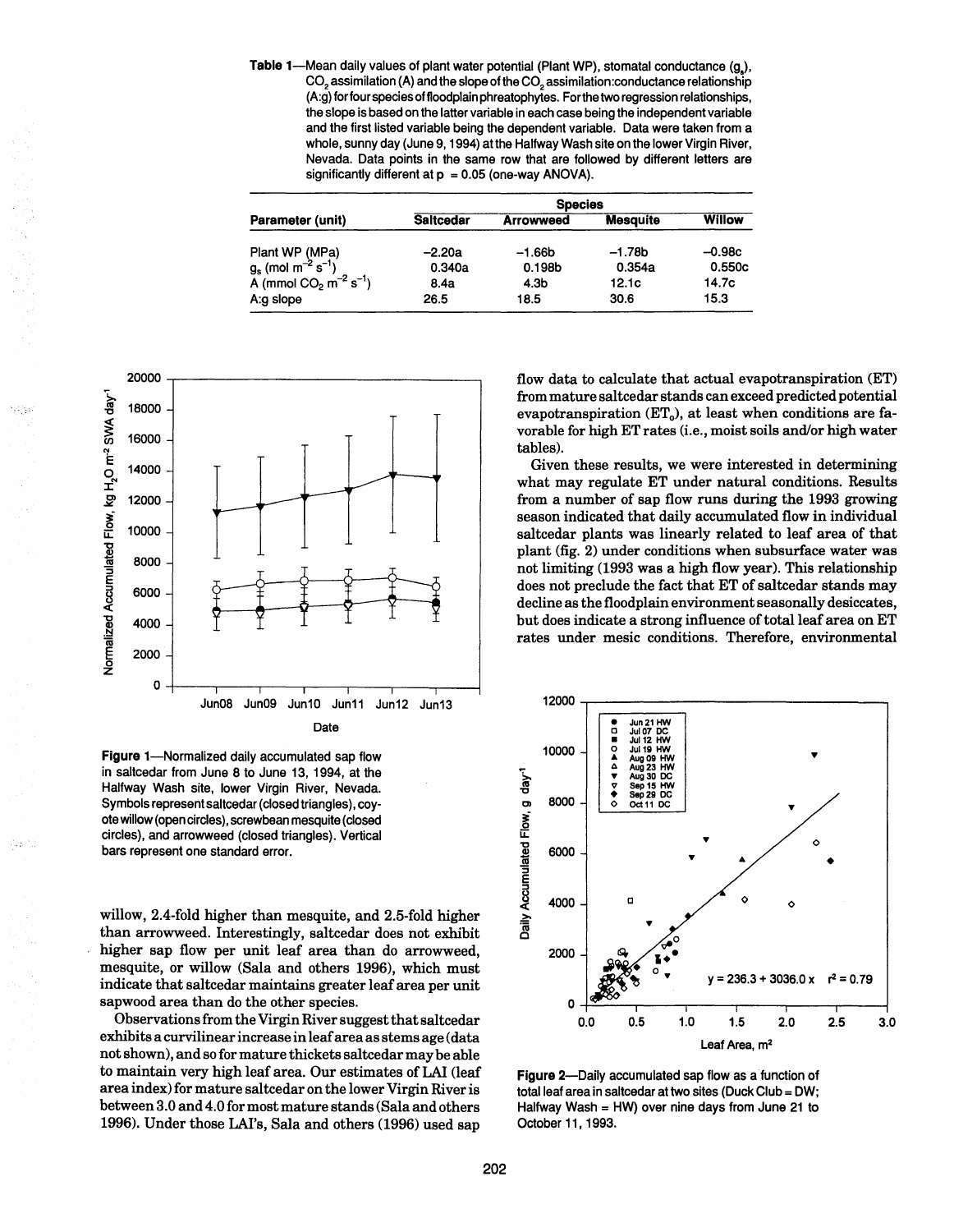influences on maintenance of leaf area in saltcedar stands may have far greater influence on seasonal ET rates than do short-term influences on stomata.

One factor that can influence both stomatal conductance and leaf area maintenance is the density of saltcedar canopies. We were particularly interested in understanding how the ET process may change as open, successional saltcedar stands develop into closed, mature stands in which individual saltcedar thickets show considerable overlap of individual canopies. A comparison of mean stomatal conductance at midcanopy level during the summer growing season in 1994 showed that gs was consistently higher in dense stands than it was in more open stands (fig. 3), which were characterized by individual thickets with non-overlapping canopies and open ground between the thickets. We attributed this difference to a boundary layer effect, in which canopy transpiration in dense stands has a positive feedback effect on stomatal conductance. A large boundary layer would tend to reduce transpiration in comparison to an open thicket exhibiting equal  $g_s$ , so that dense stands may be able to operate at higher  $g_s$  without exhibiting higher transpiration per unit leaf area. We are continuing experiments to elucidate these types of relationships.

Bowen ratio estimates ofET from mature saltcedar stands from the Duck Club site on the lower Virgin River indicate that latent heat flux (LE) actually exceeded net radiation  $(R_n)$  early in the growing season (May and June) when channel flow and the water table were both high (table 2). In fact, on June 17, LE was almost twofold higher than  $R_n$ during the middle of the day. Because LE exceeded  $R_n$ , the energy to drive such a process must come from other sources besides incoming radiant energy. The source of that energy was apparently the advection (i.e., horizontal transport) of sensible heat from the surrounding dry desert, causing a net influx (-H) of sensible heat into the canopy. By late June, LE was still slightly higher than  $R_n$ , but in early July LE began dropping and quickly became lower than  $R_n$ , becoming only 35% of  $R_n$  on July 21 and 29% of  $R_n$  on October 21. On these dates, the dominant flux of sensible heat was upward from the canopy (+H) rather than into the canopy. Therefore, LE



Figure 3-Mean daily stomatal conductance  $(q_1)$  of saltcedar in dense stands (closed circles) and open stands (open circles) from mid-June (Day 175) to August (Day 225) at the Duck Club site, lower Virgin River, Nevada. Vertical bars represent one standard error.

Table 2--Bowen ratio analysis of mean daily net radiation  $(R_n)$ , latent heat flux (LE), sensible heat flux (H) and soil heat flux (G) for a mature saltcedar stand at six times during the growing season in 1994 for the lower Virgin River, Nevada. Means were calculated between 0900 and 1500 h each day. Positive values for net radiation denote net downward flux; positive values for latent heat denote upward flux; for sensible heat, positive values denote upward flux and negative values denote downward flux; and for soil heat flux positive values denote downward flux from the surface into the soil.

| Date       | <b>Parameter</b> |      |        |    |  |  |
|------------|------------------|------|--------|----|--|--|
|            | R,               | LE   | н      | G  |  |  |
|            | $W m^{-2}$       |      |        |    |  |  |
| May 5      | 509              | 654  | $-168$ | 23 |  |  |
| June 17    | 586              | 1047 | $-474$ | 13 |  |  |
| June 25    | 616              | 660  | $-63$  | 19 |  |  |
| July 3     | 590              | 431  | 109    | 50 |  |  |
| July 21    | 571              | 204  | 337    | 30 |  |  |
| October 21 | 394              | 114  | 241    | 39 |  |  |

appeared to be very high during the first half of the growing season due to sensible heat advection adding considerably more energy to the stand than was provided by net radiation alone. Although we placed the Bowen ratio tower in a location where it had at least 150 m offetch in each direction, it was apparent that such fetch was not adequate to buffer the tower from horizontal exchange with the surrounding hot, dry desert. That reality, plus the fact that soils were moist and the water table was high, acted to produce extremely high ET rates for these intact saltcedar stands.

A second aspect related to annual ET from saltcedar stands is the effect that the summer dry season has on stomatal conductance and resultant transpiration rates. Although a phreatophyte, saltcedar appears to be a facultative phreatophyte that can take up water from both groundwater and the unsaturated soil profile, whereas cottonwood and willow trees are obligate phreatophytes that only take up water from the water table (Busch and others 1993). Because of their ability to take up water from multiple sources, and because hydraulic resistance to water transport increases as the water table becomes deeper, we tested what the response of saltcedar is to summer rainfall by irrigating saltcedar thickets after the 1994 summer dry season was well under way (1994 was a dry year).

All plants exhibited low stomatal conductance at the start of the experiment in June; plants irrigated at  $100\%$   $ET_0$  took four weeks and plants irrigated at  $50\%$   $ET_0$  took six weeks to exhibit stomatal conductance that was significantly elevated over unwatered controls (fig. 4). Sap flow data showed similar lags before increased sap flows were observed in irrigated plants (data not shown).

This irrigation experiment suggests that saltcedar does not normally respond to summer rainfall in the arid Mojave Desert, unless that rainfall is unusually heavy. This conclusion is based on the observation that plants did not physiologically respond to increased surface water for a full month, and then the response was not dramatic even though the irrigated plants had received the equivalent of potential ET for four to six weeks. Such levels of summer rainfall never occur in the Mojave Desert, although summer flash floods may result in substantial recharge of the soil profile. Even